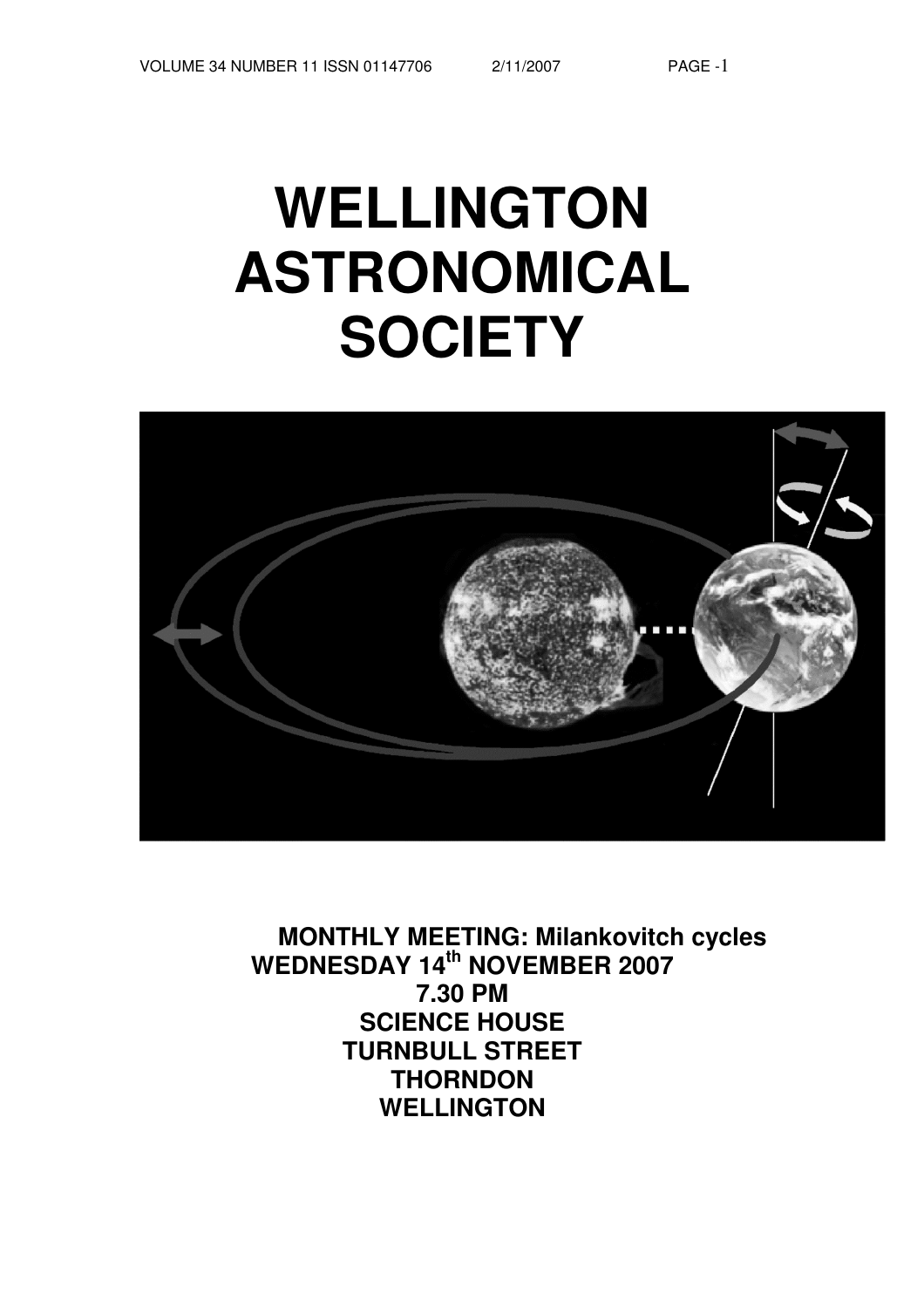| <b>CONTENTS</b>                               |      |                                            |         |  |
|-----------------------------------------------|------|--------------------------------------------|---------|--|
|                                               | Page |                                            | Page    |  |
| Abstract for Monthly talk by Dr Tim<br>Naish. | 2    | <b>Phoenix Society Almanacs</b>            | 4       |  |
| Request for Galactic Circle Co-<br>ordinator  |      | What's in the sky in November              | $4 - 5$ |  |
| 2007 AGM                                      | 2    | Diary of astronomical phenomena            | $5-6$   |  |
| Donation of envelopes                         | 3    | RASNZ Conference 2008                      | 6       |  |
| President's annual report                     | 3    | How to receive your newsletter by<br>email | 7       |  |
| New Year Getaway                              | 3    | From Galileo to Sustainable                | $7-8$   |  |
| Upcoming star parties                         | 3    | Comet C/2007 F1 (LONEOS)                   | 8       |  |
| <b>Thomas King Observatory</b>                | 3    | Council details                            | 8       |  |
| <b>Stardate North Island</b>                  | 3    | Sky map for November                       | 9       |  |
| <b>Stardate South Island</b>                  | 4    | ASTRONZ ad                                 | 10      |  |

# **Dancing to the orbital band: How Milankovitch cycles influence Earth's climate by Dr Tim Naish**

One of the great enigmas of 21<sup>st</sup> century climate science continues to be the cause of the ice ages and intervening warm periods. As far back as the early 20<sup>th</sup> century Serbian mathematician Milan Milankovitch hypothesised that Earth's climate was controlled, on long time scales (of tens of thousands years duration), by periodic changes in its orbital parameters (precession of the equinoxes, obliquity, and eccentricity). These orbital changes led to predictable patterns in the amount of solar radiation (insolation) received at the Earth's surface, which in turn was thought to control the timing and magnitude of the great ice ages. Milankovitch theory, as it became known, was proven in the 1960s by the advent of radiocarbon dating. Deposits of the last glaciation were found to be 20,000 years old in agreement with the orbital calculations. By the 1980s, oxygen isotope records (tracers of past ice volumes) from the deep ocean sediment cores showed more than sixty, orbitallyinfluenced ice-age cycles, and associated fluctuations in global sea-level extending back to about 3 million years - the age of the northern hemisphere ice sheets. Indeed we now know that these orbital variations have also influenced the behaviour of the Antarctic ice sheet over the last 40 million years. This talk will be a beginner's guide to Earth's orbital climate cycles. The impact of human-induced warming on a background of this natural variability will also be discussed.

# **Request for Galactic Circle Co-ordinator**

After twelve years co-ordinating Galactic Circle both John Field and Marilyn Head are reluctantly standing down. Both have got new jobs which preclude being able to take this wonderful group of enthusiastic primary school children - future members of WAS - and their fantastically supportive parents. We hope that there are parents and astronomers out there who will take up the challenge and the joy of taking this group once a month- third Wednesday of the month 4.30 -6.00pm at the Carter observatory. John and Marilyn would be delighted to help anyone willing to give it a go and can promise that you will find it very rewarding. Galactic Circle will be held as usual on the  $3<sup>rd</sup>$  Wednesday in November. Marilyn Head, Science Writerwww.writerfind.com/mhead.htm

105 Owen Street, Newtown Wellington, Ph: 389 0882 Fax: 64 4 938 8144Mobile: 021 740 423

# **2007 AGM**

The 2007 annual general meeting of the Wellington Astronomical Society will be held on Wednesday 14th November at 7.30pm at Science House, Turnbull Street, Thorndon The Auditors report and accounts are attached separately.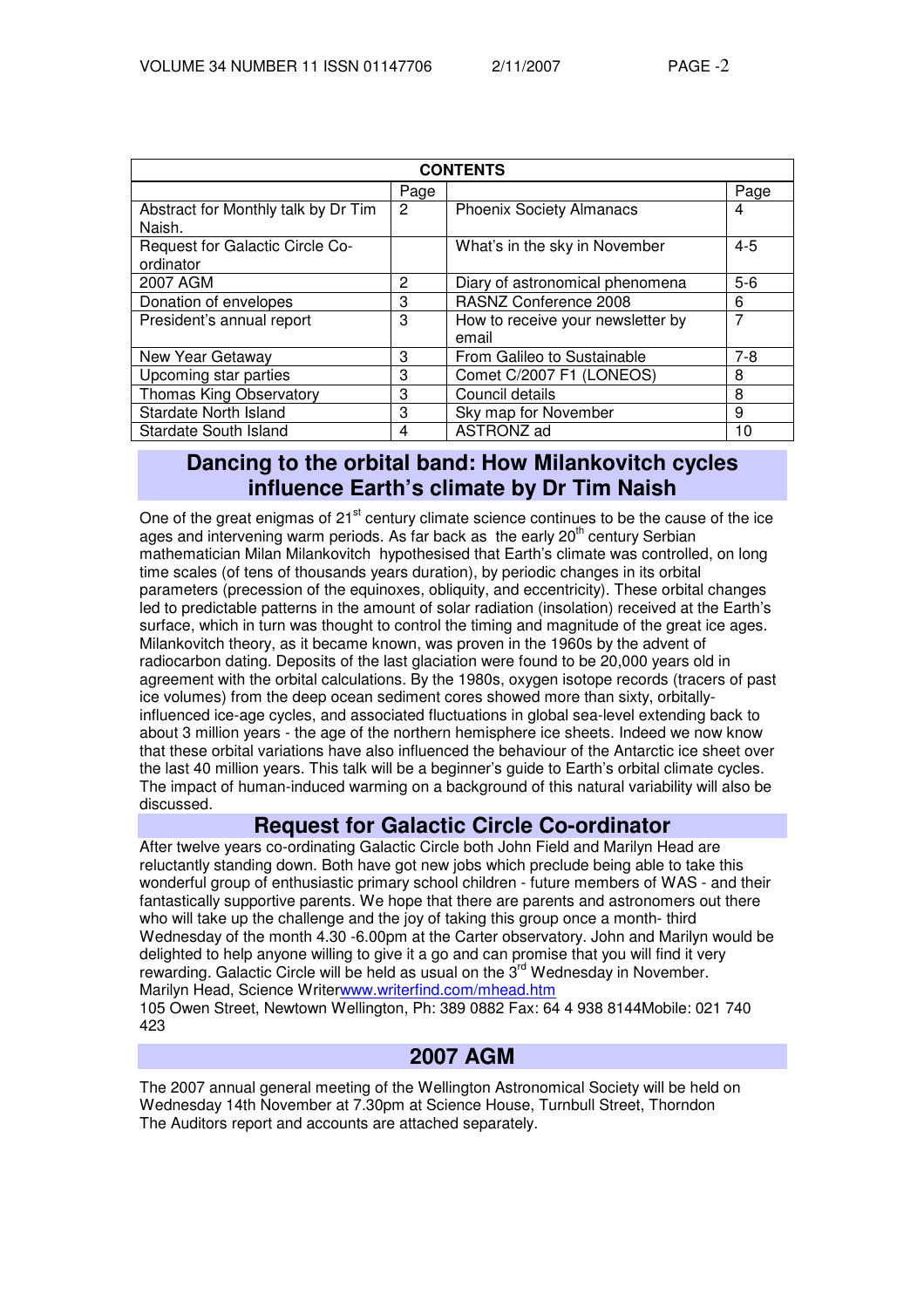# **Donation of envelopes**

New Zealand Post has kindly donated Wellington Astronomical Society 500 post paid envelopes to help post out the newsletter each month. Thanks to New Zealand Post.

# **2007 President's Report by Ross Powell**

This year we had more people in council than last, and it made things very much easier. We have continued to manage WAS finances carefully, and we have now eliminated our deficit. At the last AGM, two suggestions from the floor were made, which we have acted upon. We applied for free postage from New Zealand Post and have been granted a substantial amount for next year. Experiments have been underway with making the newsletter available electronically for those who wish to receive it that way. An excellent newsletter has continued to appear monthly. I find it very handy myself as a quick reference for current information. We have continued to make rental telescopes available to members and maintain a library well stocked with magazines and books, thanks to donations from members. We also have a website to help people connect, and people have put time into maintaining it. Star parties happen regularly at Gifford and Pauatahanui thanks to some of our members who give time to them. Some of the Council went to the Upper Hutt Carnival at Trentham, and showed passers by the sun and moon.

My thanks to all those whose work has helped keep these activities running. I also would like to thank our guest speakers who have enabled us to present a programme of monthly talks of great interest. My thanks especially to those who have served on the Council and my best wishes to the incoming Council for next year.

## **New Year Getaway**

Do you want an opportunity to escape for New Year and do some leisurely astronomy in tandem with all the things offered by the Kapiti Coast? Greater Wellington Regional Council is organising camping at Queen Elizabeth Park from 29th to 31st December. This is a totally informal event. You bring your own tent, food, telescopes, binoculars etc. The camping is free. Groups are encouraged to publicise their hobby, which for us is astronomy. Wellington Vintage Machinery Club has invited us to join them there. If you have a solar filter for your telescope, do bring it. For more details email biohnston@astronomy.wellington.net.nz, phone 461-6612 daytime Tuesday to Friday or 478-9008 after 7pm.

# **Upcoming Star Parties**

We often post up-to-date information about upcoming star parties on the society's announcements' email group. If you'd like to join, send a blank email to: announcesubscribe@was.org.nz.

**The Pauatahanui Star Party** will be held on Saturday November 10th Observing will commence after dark. The Phone number at Pauatahanui is 021-102-6056 **The Gifford Observatory is not hosting a star party in November**

Please note that mobile charges may apply when you phone some of these numbers

## **Thomas King Observatory**

Although Carter Observatory is closed Ross Powell will be at the TKO every night suitable for observing between Wednesday and Saturday each week. Contact Ross Powell Ph 389- 9765, email rpowell@was.org.nz or Vicki Irons Ph 970-5215 email virons@was.org.nz for more details.

# **Stardate North Island 2008 Information taken from Royal Astronomical Society of New Zealand . Email Newsletter Number 85, 23 September 2007**

Stardate will be held at Tukituki, near Havelock North from Thursday January 10 - Monday January 14 2008. For details see http://www.astronomynz.org.nz/stardate/expression-ofinterest.html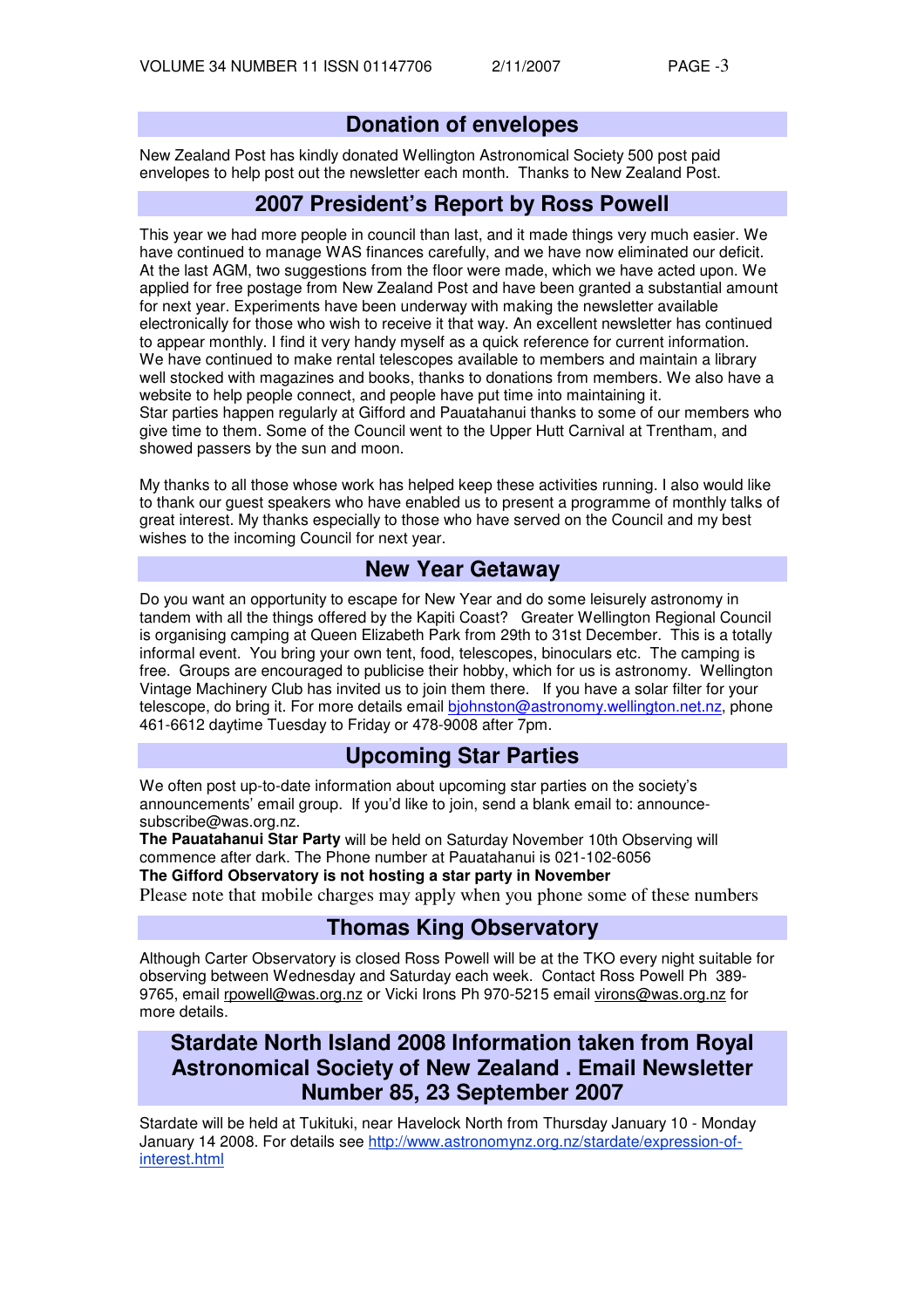# **Stardate South Island 2008. Information taken from Royal Astronomical Society of New Zealand . Email Newsletter Number 85, 23 September 2007**

Stardate South Island will be held at Staveley, inland from Christchurch (a long way inland!), on Feb 15-17, Friday to Sunday. Stavely is a dark-sky site with cabins, kitchen, lecture theatre and camping ground. More details in the next Newsletter

## **Phoenix Society Almanacs for sale**

The Phoenix Astronomical society are now in the process of taking orders for The New Zealand Almanac 2008. The retail price is  $$20 + p&p$ . Bulk prices are available. The almanac is a beautiful calendar with wonderful photographs taken by New Zealand astronomers. Every year the photographs seem to become better and this coming year is no exception. The almanac is also packed with interesting information on astronomical events and information presented in an interesting and easily accessible calendar format. Almanacs make wonderful Christmas presents, so consider giving them as Christmas stocking fillers. Order forms will be available at the October Wellington Astronomical Society meeting otherwise send the details of your order to Almanac P.O. Box 156 Carterton, 5743

## **What's in the sky in November: Information provided courtesy Carter Observatory**

## **Planets**

**November** is a fair month for viewing the planets. Jupiter, Mars, Venus and Saturn are visible all month. Mercury will not be seen, as it is visually too close to the Sun.

**Jupiter** will be visible in the early evening in the western sky. At the start of the month it sets at 23 25 and at 21 59 by month's end. Jupiter is in the constellation of Ophiuchus. Its magnitude fades slightly from –1.9 to –1.8 by the end of November.

**Mars** will be visible for the last two thirds of the night. At the start of November it rises at 01 00 and at 23 08 by month's end. Mars is in the constellation of Gemini. Its magnitude brightens from –0.6 to –1.3 during the month.

**Saturn** is visible in the eastern morning sky for the last quarter of the night. It rises at 03 52 at the start of November and at 02 03 by month's end. Saturn is in the constellation of Leo, in which it remains until September 2009. Its magnitude is a constant 0.8 during the month.

**Venus** will be visible in the eastern morning twilight sky. At the start of November it rises at 04 22 and at 03 49 by month's end. Venus starts the month in the constellation of Leo, moving into Virgo on November 4. Venus slightly fades from -4.4 to -4.2 during November.

**Mercury** is visually too close to the Sun to be seen. Mercury starts the month in the constellation of Virgo, moving into Libra on November 18.

All times are for Wellington unless otherwise stated. Other centres may vary by a few minutes.

### **Phases of the Moon**

Last Quarter – November 2 at 10 18.New Moon – November 10 at 12 03.First Quarter – November 18 at 11 33.Full Moon – November 25 at 03 30.

### **Comets**

No bright **comets** are predicted to be visible during November (if planning on visiting the northern hemisphere look in Perseus).

### **Meteor Showers**

Four **meteor showers** are active in November although only two of these reach their maximum activity during the month.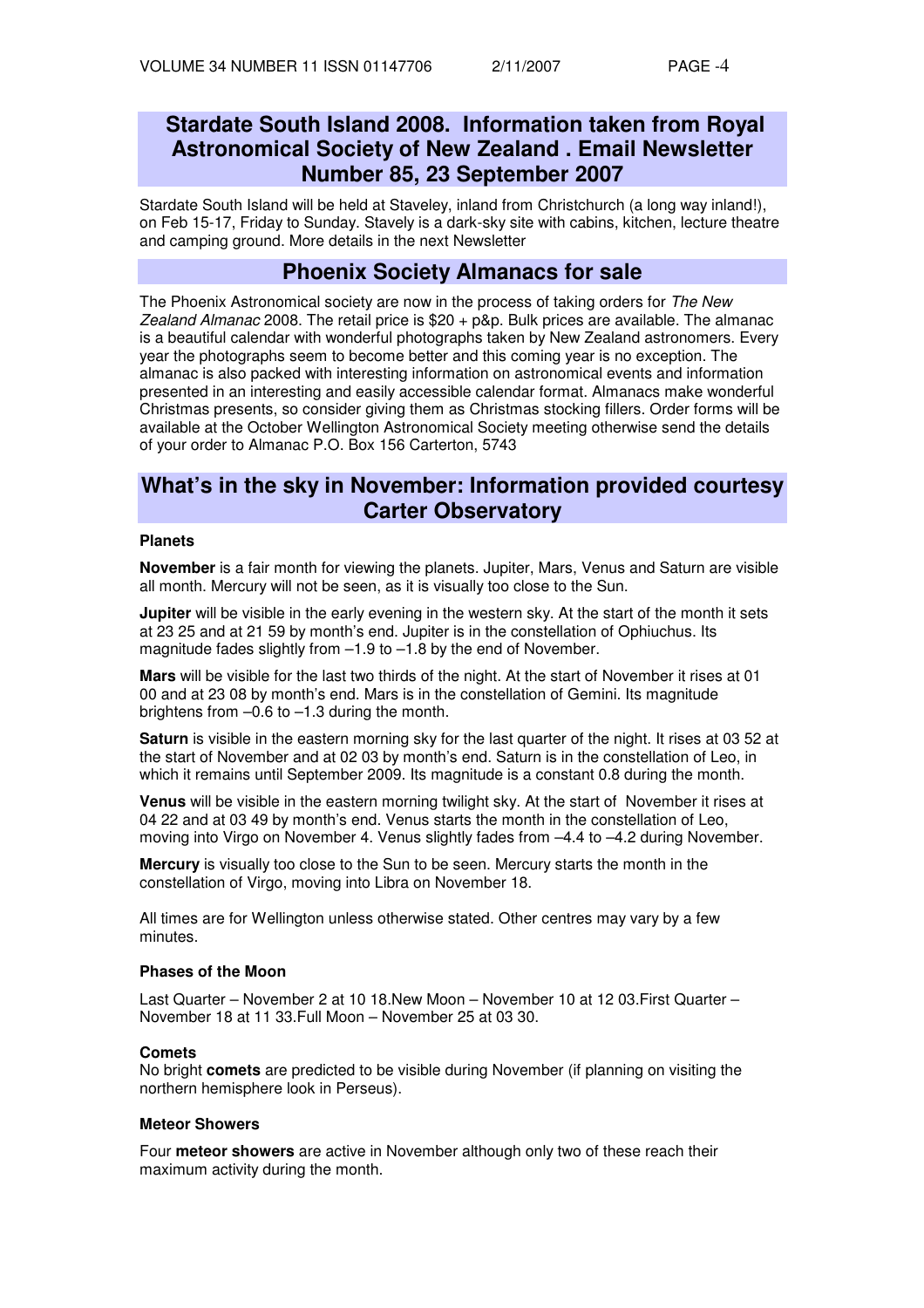The Taurids S shower is active until November 25 and reaches a maximum on November 03, when up to 10 meteors an hour are expected. The mean magnitude of the meteors is 2.3, and the radiant is at R.A. 03h 20m and Dec +14°. The radiant is to the West of Aldebaran (alpha Tauri) and to the South of the Pleiades (M45, NGC 1432), which is visible for all but the very beginning of the night.

The Orionids shower is active until November 07, having reached maximum activity on October 22. The mean magnitude of the meteors is 2.9, and the radiant is at R.A. 06h 20m and Dec +16°. The radiant is near gamma Geminorum (Alhena or Almeisam), which is about half way between Betelgeuse and Pollux (the brighter of the twins, Caster and Pollux), which is visible for the last two thirds of the night.

The alpha Monocerotids shower is active from November 15 to November 25 and reaches a maximum activity on November 21, when about 5 meteors an hour are expected. The mean magnitude of the meteors is 2.7, and the radiant is at R.A. 07h 48m and Dec -06°. The radiant is just to the South of Procyon (alpha Canis Minoris), which is visible for the last half of the night.

The Phoenicids shower is active from November 28 to December 09 with a maximum on December 06 when up to 100 meteors an hour are occasionally recorded (though an hourly rate of 5 is more typical). The mean magnitude of the meteors is 2.8, and the radiant is at R.A. 01h 12m and Dec -53°. The radiant is near Achernar (alpha Eridani), which is visible all night.

## **Diary of Astronomical Phenomena: Information provided courtesy Carter Observatory**

Nov

- 2 Mercury stationary against the background stars at 02 00, as its motion changes from a Westerly to an Easterly direction.
- 9 Mercury at greatest Westerly elongation from the Sun  $(19^{\circ})$  at 10 00.<br>10 Moon at apogee (furthest from the Earth) at 02 00 (Distance = 0.0027
- Moon at apogee (furthest from the Earth) at 02 00 (Distance =  $0.0027184$  AU =  $406,670$ km).
- 10 New Moon at 12 03.
- 16 Mars stationary against the background stars at 05 00, as its motion changes from an Easterly to a Westerly direction.
- 24 Moon at perigee (closest to the Earth) at 13 00. (Distance = 0.0023877 AU = 357,190 km).<br>25 Full Moon at 03 30
- 25 Full Moon at 03 30
- 29 Venus close to Spica in the morning twilight.

Alongside are Sunrise and Sunset times for each Monday of the month for Wellington,. The table also gives the time of Transit (Trans), the maximum Altitude (Alt) and the Azimuth (Az).

The time of transit is when the Sun crosses the local North-South meridian from East to West. At the time of transit, shadows will point South. The transit time is also the time at which the Sun is at its maximum altitude (Alt). Assuming your horizon is at sea level, the Azimuth is the position on the horizon where the Sun rises or sets. The angle is measured from true North (not magnetic North), towards the East for Sunrise and towards the West for Sunset.

An azimuth of 90°, for Sunrise, means the Sun rises exactly in the East and for Sunset the Sun sets exactly in the West. For azimuths less than 90°, the Sun rises to the North of East and sets to the North of West (Winter months). For azimuths greater than 90°, the Sun rises to the South of East and sets to the South of West (Summer months). Other New Zealand centres may differ slightly from Wellington below.

| Date | <b>Rise</b> | <b>Set</b> | Trans | Alt | Az  |
|------|-------------|------------|-------|-----|-----|
| Nov  | н м         | н м        | н м   | ۰   | ۰   |
| 5    | 06 04       | 20 06      | 13 05 | 64  | 111 |
| 12   | 05 56       | 20 15      | 13 05 | 66  | 114 |
| 19   | 05 50       | 20 23      | 13 06 | 68  | 117 |
| 26   | 0545        | 20 31      | 13 08 | 70  | 119 |
|      |             |            |       |     |     |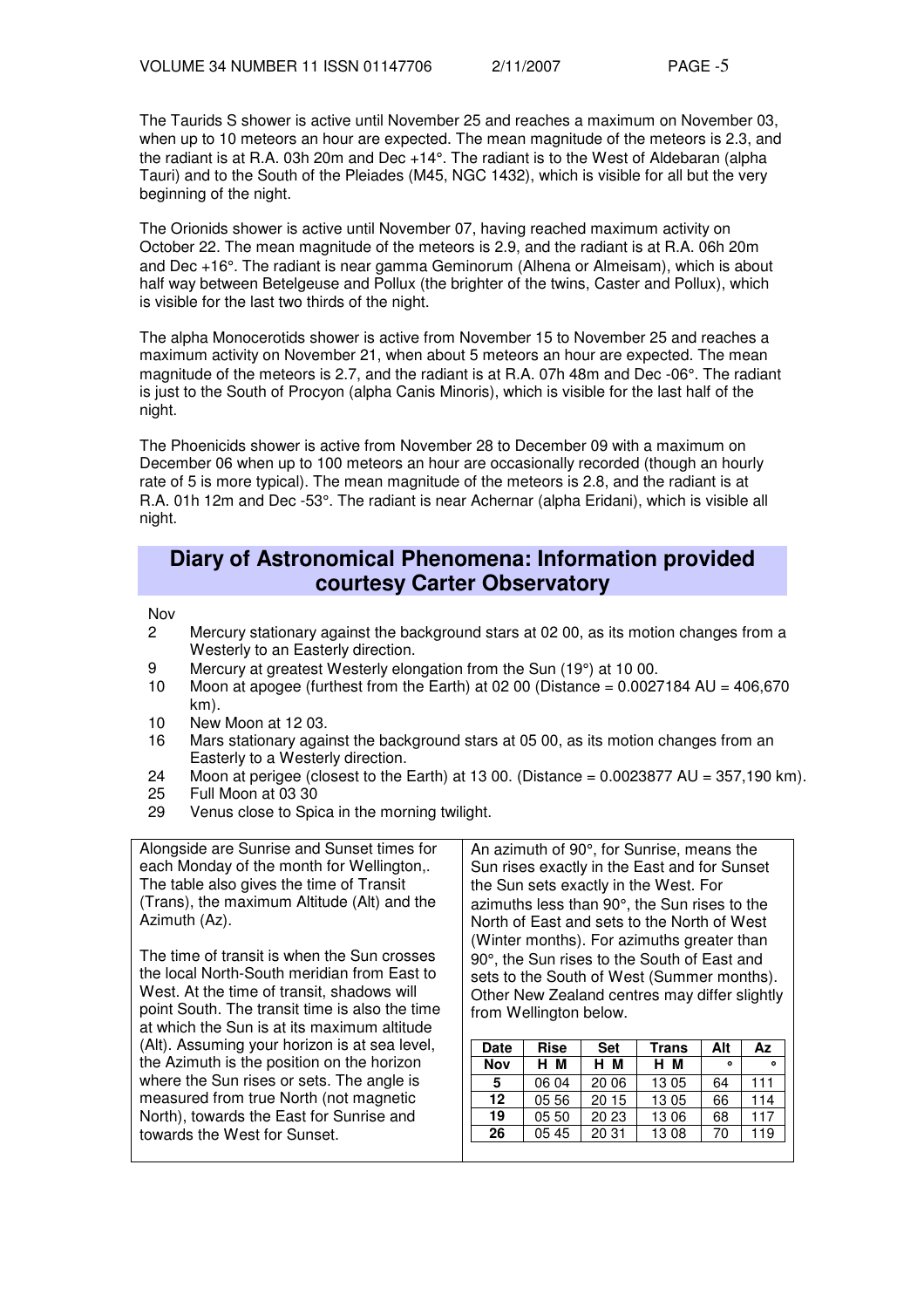## **Moonrise/Moonset**

The table below gives the Moonrise and Moonset times for Wellington for the month. The times for other New Zealand centres may deviate by up to 30 minutes, and this difference will vary during the month. (Unfortunately it is not possible to estimate this difference by consulting the Sunrise and Sunset tables above as the Sun differences between Auckland, Wellington, Christchurch and Dunedin bear little resemblance to the Moon differences because of the Moon's declination).

In the table, we include the Azimuth (Az) that the Moon rises and sets on the horizon. It assumes your horizon is sea level. Azimuth is measured in degrees from True North (not Magnetic North) either towards East or West depending on whether it is for Moonrise or Moonset. So for an Azimuth of 90°, the Moon will rise exactly in the East and set exactly in the West. For Azimuths less than 90°, the Moon will rise to the North of East and set to the North of West. Similarly, for Azimuths greater than 90°, the Moon will rise to the South of East and set to the South of West.

| <b>Date</b>  | <b>Rise</b> | Αz  | <b>Set</b> | Date       | <b>Rise</b> | Αz  | Set       | <b>Date</b> | <b>Rise</b> | Αz        | <b>Set</b> |
|--------------|-------------|-----|------------|------------|-------------|-----|-----------|-------------|-------------|-----------|------------|
| <b>Nov</b>   | M<br>н      | ۰   | м<br>н     | <b>Nov</b> | н<br>М      | ۰   | M<br>н    | Nov         | М<br>Н.     | $\bullet$ | M<br>н     |
|              | 56<br>01    | 56  | 11 04      | 11         | 06 01       | 123 | 21<br>44  | 21          | 16 16       | 81        | 03<br>15   |
| $\mathbf{2}$ | 02 32       | 61  | 12 16      | 12         | 06 38       | 127 | 22 43     | 22          | 1734        | 72        | 03 40      |
| 3            | 03 01       | 68  | 13 24      | 13         | 07 22       | 129 | 23 37     | 23          | 1856        | 64        | 04 08      |
| 4            | 03 25       | 75  | 14 30      | 14         | 16<br>08    | 129 | -- --     | 24          | 20 20       | 57        | 04 43      |
| 5            | 46<br>03    | 82  | 1533       | 15         | 09<br>16    | 126 | 00 24     | 25          | 21 39       | 53        | 05 27      |
| 6            | 04 05       | 90  | 16 34      | 16         | 10 21       | 122 | -03<br>01 | 26          | 22 49       | 52        | 06 22      |
|              | 04 24       | 98  | 1734       | 17         | 30<br>11    | 116 | 36<br>01  | 27          | 23 45       | 55        | 07 29      |
| 8            | 04 44       | 105 | 18 36      | 18         | 12 39       | 108 | 02 04     | 28          | -- --       | 55        | 08 43      |
| 9            | 05 05       | 112 | 1938       | 19         | 1350        | 100 | 02 29     | 29          | 00 28       | 59        | 09 59      |
| 10           | 0531        | 118 | 2041       | 20         | 1502        | 91  | 02 52     | 30          | 01 01       | 65        | 11<br>11   |

Accurate Sunrise/set and Moonrise/set times for any location, in New Zealand or anywhere in the World, are available from Carter Observatory. Other data, such as the position in the sky of the Sun and Moon (or planets) at a particular time, twilight times, illumination from the Sun or Moon, can also be supplied. There may be a charge for this information.

# **2008 RASNZ Conference at Lake Tekapo: Information taken from Royal Astronomical Society of New Zealand . Email Newsletter Number 86, 21 October 2007**

The hosts for next year's RASNZ Conference will be the Canterbury Astronomical Society. The conference will be held at the Godley Resort Hotel, Lake Tekapo from 23 to 25 May 2008. Please note the dates, which are just one week before Queens Birthday weekend next year. Lake Tekapo is ideally placed for great late autumn holiday in the South Island so why not plan to take a holiday around the conference and explore the region? The Godley Resort Hotel has reserved rooms for those attending the conference. For more information about the Godley Hotel see the webpage http://www.tekapo.co.nz/. Alternatively Lake Tekapo has a number of delightful holiday homes for hire at very reasonable rates, just a short distance from the Conference venue. See the holiday homes webpage ttp://www.tekapoholidayhomes.co.nz/.

The Conference Organising Committee are working hard to ensure a great RASNZ conference next year. The focus will be on the work at Mount John and the Dark Skies of the Mackenzie Basin. Conference presentations are not limited to this theme and presentations on other aspects of astronomy will also be welcome. If you would like to make a presentation (either oral or poster papers welcome) at next years conference please contact the Scientific Organising Committee at conference@rasnz.org.nz . The Conference will be preceded by the full day workshop "Introduction to CCD Photometry" run by Tom Richards. As numbers attending this workshop will be strictly limited we suggest you pre-register your interest in this workshop by emailing Pauline Loader at varstar@rasnz.org.nz to ensure a place is reserved for you. Further information about the Conference and workshop can be found on the RASNZ website http://www.rasnz.org.nz/ and following the conference links.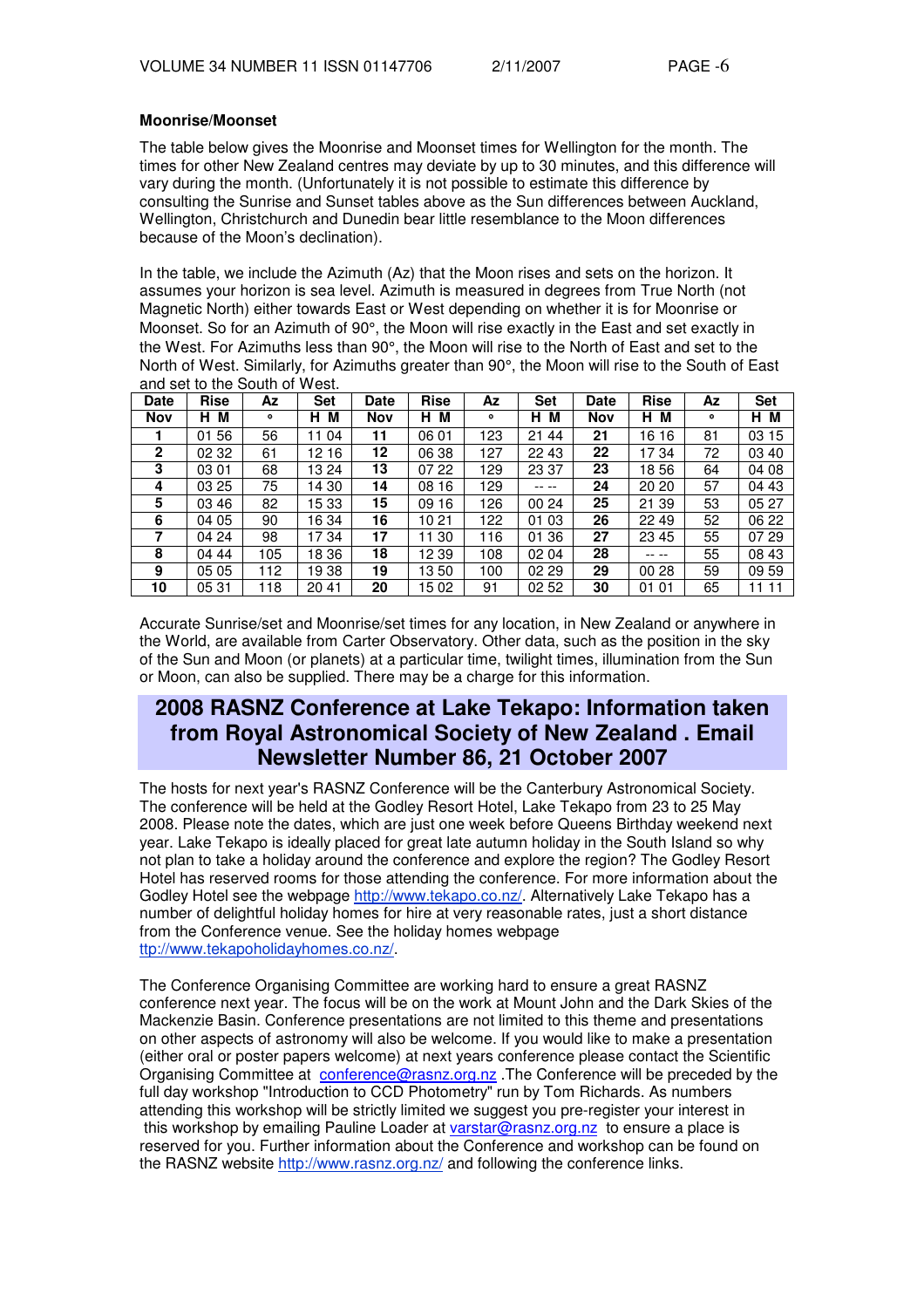## **How to receive your WAS newsletter by email**

At our last AGM, the incoming council was asked to set up a system where WAS members could receive their newsletter over the internet (rather than by post).if you wish to receive your newsletters this way, then please send an email to ;newsletter-subscribe@was.org.nz with your full name in the body of the email (a subject line is not required).I need your name in the email as it is not clear from some email addresses who the email is actually coming from.

You should then receive an automatic reply, asking you to confirm you want to subscribe (and to check your email address is okay). I (as moderator) will then get a request to subscribe you. After I okay your subscription you should get another message telling you it's been done. When each newsletter becomes available, I will email a short message to all subscribers to that effect and provide a link to the newsletter. In this way you can download the newsletter at your own convenience. The newsletters will be in pdf format, and are typically 1 - 2MB in size.

Note that this is only intended for current WAS members, which is why I have to okay each subscription request. The only exceptions will be for companies that advertise in the newsletter or other astronomical societies that swap newsletters with us. Further note that for the first few months you will also continue to receive your newsletter in the post. Once we're confident the system is working well, you will only receive the newsletter via email

# **From Galileo Galilei to Sustainable Lighting : Article from Royal Astronomical Society of New Zealand . Email Newsletter Number 86, 21 October 2007**

2009 has been declared the International Year of Astronomy (IYA) by UNESCO and will be a global celebration of astronomy and its contributions to society and culture, highlighted by the 400th anniversary of the first use of an astronomical telescope by Galileo Galilei. The New Yorker website recently published an informative article in the New Yorker about the loss of the starry sky and the measures now being taken to curb light pollution.

"In 1610, Galileo Galilei published a small book describing astronomical observations that he had made of the skies above Padua. His homemade telescopes had less magnifying and resolving power than most beginners' telescopes sold today, yet with them he made astonishing discoveries: that the moon has mountains and other topographical features; that Jupiter is orbited by satellites, which he called planets; and that the Milky Way is made up of individual stars. It may seem strange that this last observation could have surprised anyone, but in Galileo's time people assumed that the Milky Way must be some kind of continuous substance. It truly resembled a streak of spilled liquid-our word "galaxy" comes from the Greek for milk-and it was so bright that it cast shadows on the ground (as did Jupiter and Venus). Today, by contrast, most Americans are unable to see the Milky Way in the sky above the place where they live, and those who can see it are sometimes baffled by its name. The stars have not become dimmer; rather, the Earth has become vastly brighter, so that celestial objects are harder to see. Air pollution has made the atmosphere less transparent and more reflective, and high levels of terrestrial illumination have washed out the stars overhead-a phenomenon called "sky glow." Anyone who has flown across the USA on a clear night has seen the landscape ablaze with artificial lights, especially in urban areas. Today, a person standing on the observation deck of the Empire State Building on a cloudless night would be unable to discern much more than the moon, the brighter planets, and a handful of very bright stars-less than one per cent of what Galileo would have been able to see without a telescope.

## What has this to do with Clean Green New Zealand?

87% of New Zealanders live in urban areas, unable to see the true majesty of the night sky from their homes. Light pollution dims the universe from view.

Prime Minister Helen Clark noted in June this year that public lighting is the single largest source of greenhouse gas emissions from Local Councils, accounting for between 30-50% of all Council greenhouse gas emissions. She stated that poorly designed and implemented street lighting was wasteful and contributed not only to excessive energy consumption but also to emissions, glare and light pollution. The PM indicated that continued Government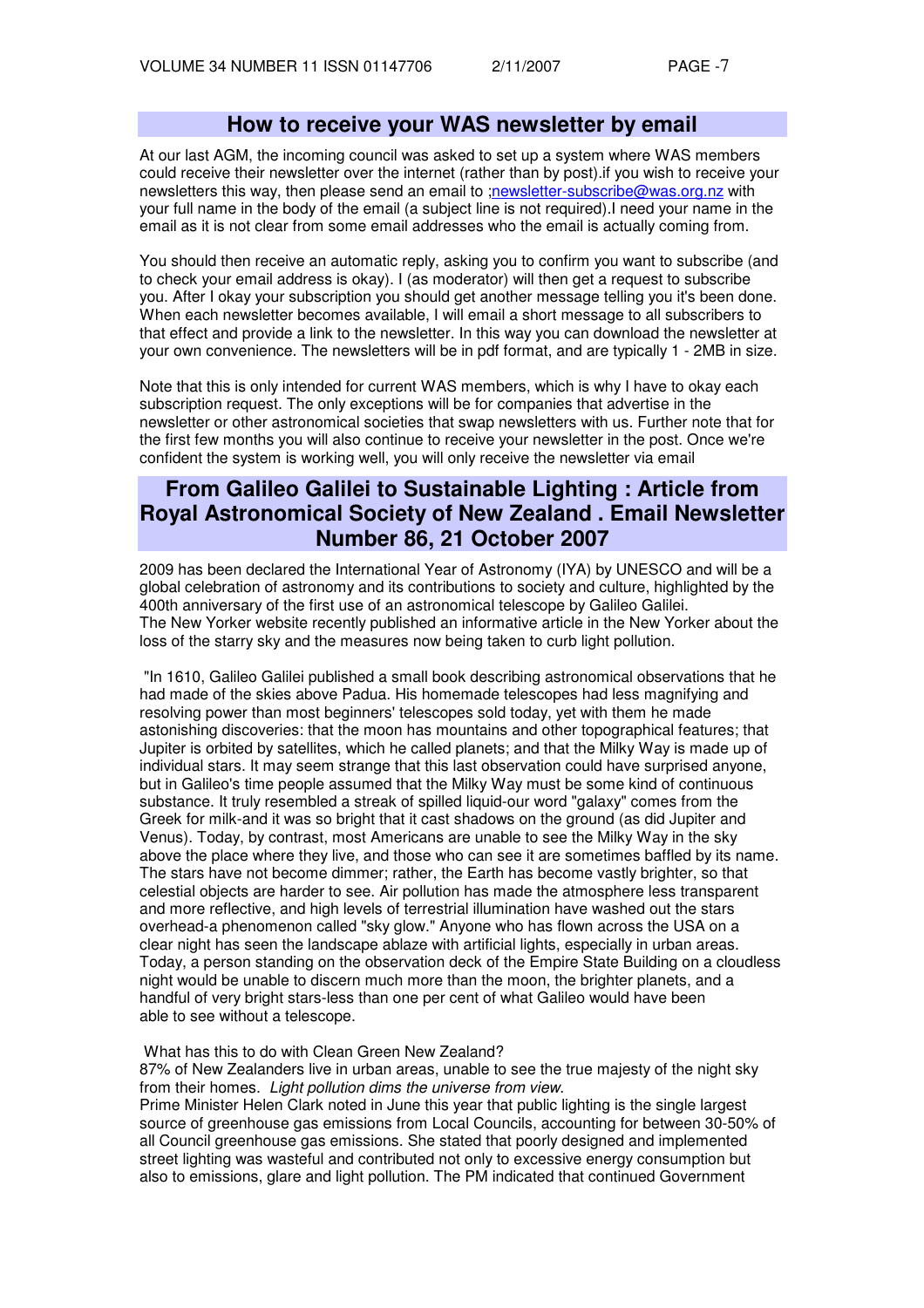leadership in sustainability would be forthcoming and that updated street lighting efficiency measures lay ahead, for introduction by 2009 (IYA).

The technology to reduce light pollution exists now; full cutoff fixtures with energy efficient lamps directed downwards will significantly reduce energy consumption, spillover light and glare. What is required to reclaim the night environment is the *determination* to reduce light pollution, the same determination that will reduce greenhouse gasses, climate change, vision, human health and ecological impacts of over bright and poorly directed lighting. Twenty-eight New Zealand Local Government Authorities have signed up to the Communities for Climate Protection (CCP) programme. This international programme includes the Local Government Association of South Australia who, in their South Australian Strategic Action Planning Guide for Sustainable Public Lighting, claim they can save from 60-65% of their energy bill for public lighting by changing to sustainable lighting. Sustainable lighting provides economic, social and environmental benefits.

-- Steve Butler, Convenor, RASNZ Dark Sky Group.

# **Comet C/2007 F1 (LONEOS): Information taken from Royal Astronomical Society of New Zealand. Email Newsletter Number 86, 21 October 2007**

Comet C/2007 F1 (LONEOS) should be a binocular and small-telescope object low in the south-western evening sky from the second week of November. It passed perihelion, 0.4016 AU (60 million km) from the sun on October 28.6 TT. The following ephemeris is based on a download from the Minor Planet Center. It gives the comet's position at 9h UT on the dates shown.

|  |  | Example: Nov. 8 9h UT = November 8 at 10 pm NZDT. |  |
|--|--|---------------------------------------------------|--|
|--|--|---------------------------------------------------|--|

| 2007     | R.A. (2000) Dec.                |                 |     | 2007             | R.A. (2000) Dec. |              |     |
|----------|---------------------------------|-----------------|-----|------------------|------------------|--------------|-----|
| 9h U.T   | h m                             | $\circ$ $\circ$ | m1  | $9h$ U.T         | $\ln m$          | $\mathbf{Q}$ | m1  |
| Nov 8    | 16 39.1                         | $-33.44$        | 6.7 | Nov 13           | 1657.8           | -41 02       | 77  |
| Nov 9    | 16 43.4                         | $-3527$ 6.9     |     | Nov 14           | 11700.8          | $-4209$      | 7.9 |
| Nov 10   | 16 47.5                         | $-3702$         | 7.1 | Nov 15 17 03.6   |                  | $-4312$      | 8.1 |
| l Nov 11 | 16 51.2                         | -38 28          | 7.3 | Nov 16           | 1706.2           | $-4410$      | 8.3 |
|          | Nov 12   16 54.6   -39 48   7.5 |                 |     | Nov 17   17 08.7 |                  | -45 07       | 8.5 |

m1 is the comet's total magnitude: A star of this magnitude, defocused to the size of the comet's head, matches the comet's brightness. To be obvious to the naked eye a comet needs to be minimum m3 (note this comet does not rise above m6.7) -- Alan Gilmore

#### **COUNCIL OF THE WELLINGTON ASTRONOMICAL SOCIETY INC. P.O.Box 3126 Wellington**

Website at http://astronomy.wellington.net.nz

| President         | Ross Powell        | Ph 389-9765     | rpowell@was.org.nz   |
|-------------------|--------------------|-----------------|----------------------|
| Vice-President    | Vicki Irons        | Ph 970-5215     | virons@was.org.nz    |
| Newsletter Editor | Brenda Johnston    | Ph 478-9008     | bjohnston@was.org.nz |
| Trsr/mmbrship     | Lesley Hughes      | Ph 472 5086     | hpwas@hugpar.gen.nz, |
| Education/library | Vicki Irons        | Ph. 970-5215    | virons@was.org.nz    |
| Committee         | <b>Bill Parkin</b> | Ph 472 5086     | hpwas@hugpar.gen.nz  |
|                   |                    | 027 642-7093(m) |                      |
|                   | Murray Forbes      | Ph 970-4654     | mforbes@was.org.nz   |
|                   | Edwin Rodley       | Ph 463-6992(w)  | edwinrod@was.org.nz  |
|                   |                    | 021-124-6513    |                      |
|                   |                    |                 |                      |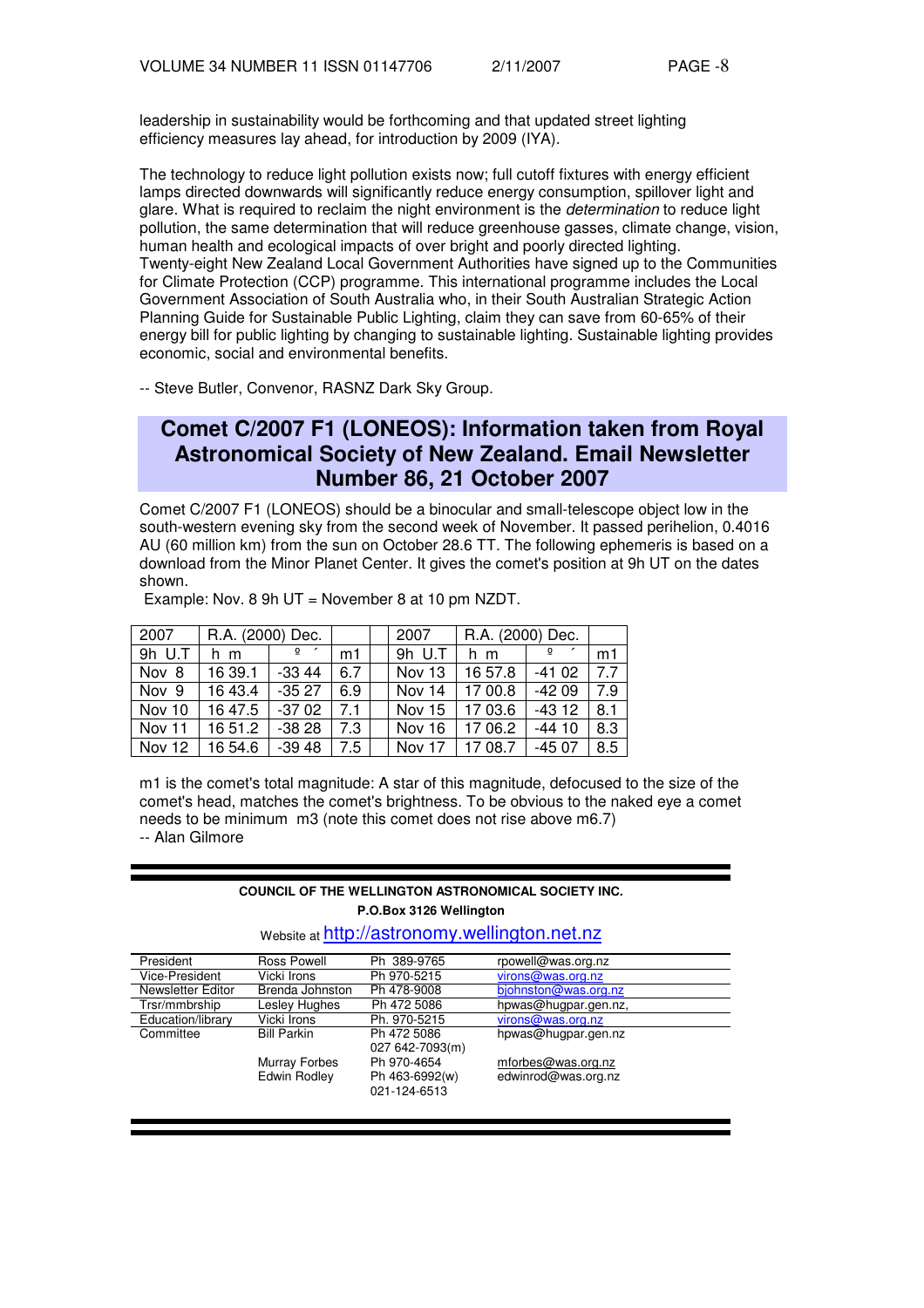**November Sky Map provided by Carter Observatory** 

This chart shows the sky as it appears at about 22 00 for ~November 15.



## **How to Use the Sky Charts**

To use the sky chart hold it up to the sky so that the direction in which you are looking is at the lower edge of the map. For example, if you are looking at the western horizon then the map should be held so that the "WEST" label is at the lower edge. The altitude and direction of the stars and planets will then be correctly shown. The centre of the chart will be directly overhead.The above chart is for 21:00 NZST, but other month's charts, from previous WAS Newsletters, can be used at other times of the night. The table below indicates which month's chart, from back copies, can be used at other times during this month.

| For this time of the night: 00 00 02 00 04 00 |  |  |
|-----------------------------------------------|--|--|
| Use this month's charts:   Dec.   Jan.   Feb. |  |  |

Note that although the stars will be correctly positioned, the planets will not be correct as they move against the background stars from month to month.